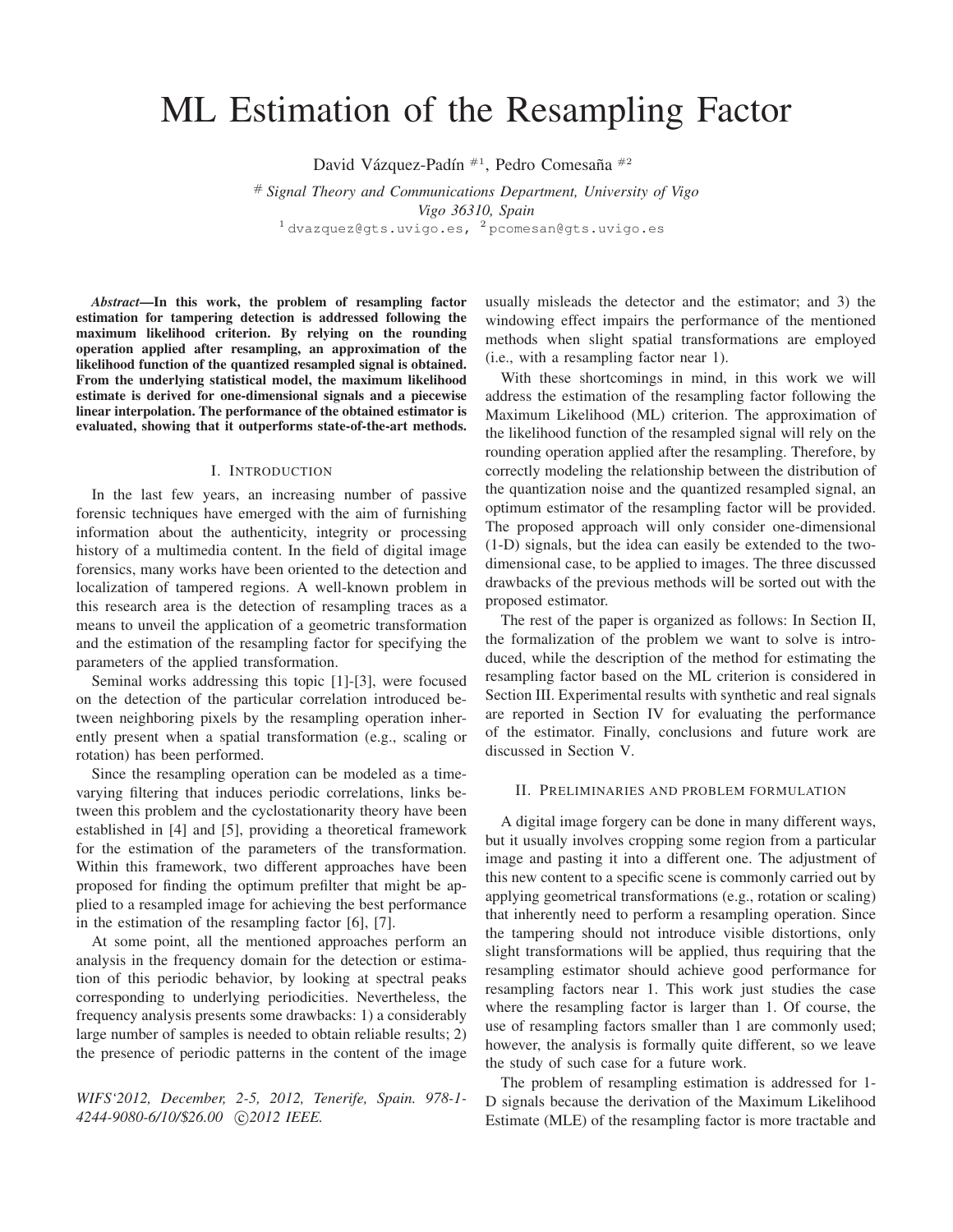affordable than considering directly the two-dimensional (2- D) case. However, we will see in Section III that the obtained method following the ML criterion can be easily extended to the 2-D case. The same holds for the considered interpolation filter. The use of a piecewise linear interpolation scheme is a clear limitation of our work, which should be considered in this regard as a first attempt to introduce MLE principles in the resampling estimation problem. We notice that the methodology here introduced can be extended to include more general filters.

#### *A. Notation*

A time-dependent 1-D signal will be represented as  $x(n)$ . Random variables will be denoted by capital letters  $(e.g., X)$ and their realizations by lowercase letters (e.g.,  $x$ ). Random vectors will be represented with bold capital letters (e.g.,  $X$ ), their outcomes with lowercase letters (e.g.,  $x$ ) and each *i*th component will be denoted as  $x_i$ . The length of a vector x will be expressed as  $L_x \in \mathbb{N}^+$  and, for convenience, the index i to identify each component of the vector will satisfy  $i \in$  $\{0, \ldots, L_x - 1\}$ . A vector of length N starting from the nth component, will be denoted by  $x_n = (x_n, \ldots, x_{n+N-1})^T$ . Floor and ceiling functions will be represented by  $|\cdot|$  and  $\lceil \cdot \rceil$ , respectively. To denote the set of all integer numbers multiple of a given integer value n, we will use the notation  $n\mathbb{Z}$ . For a compact notation, we will use  $mod(a, b)$  to denote the modulo operation: a mod b.

#### *B. Problem formulation*

In the following, we will mathematically describe all the steps involved in the change of the sampling rate of a 1- D signal  $x(n)$ , by a resampling factor denoted by ξ. This description will allow us to set out an approach based on the ML criterion in Section III, for the estimation of the applied resampling factor.

Let us start by defining the resampling factor  $\xi$  as the ratio between the applied upsampling factor  $L$  and downsampling factor M, i.e.,  $\xi \triangleq \frac{L}{M}$  with  $L \in \mathbb{N}^+$  and  $M \in \mathbb{N}^+$ . To ensure a unique representation of  $\xi$ , we will consider that L and M are coprime, but note that this is not a limitation. As it was stated above, the possible range of values for the resampling factor will be  $\xi > 1$ . For this range of resampling factors, the general expression for a resampled signal  $y(n)$  is given by the following relation with the original signal  $x(n)$ :

$$
y(n) = \sum_{k} x(k)h\left(n\frac{M}{L} - k\right),\,
$$

where  $h(t)$  with  $t \in \mathbb{R}$  represents the interpolation filter. As it was previously indicated, the interpolation filter used during the resampling process will be assumed linear, with the following impulse response

$$
h(t) = \begin{cases} 1 - |t|, & \text{if } |t| \le 1 \\ 0, & \text{otherwise} \end{cases}.
$$

Therefore, considering this interpolation filter, each component of the resampled vector can be computed as the linear combination of at most two samples from the original signal,

$$
y(n) = \begin{cases} x(\lfloor n\frac{M}{L} \rfloor) (1 - \text{mod} (n\frac{M}{L}, 1)) \\ + x(\lfloor n\frac{M}{L} \rfloor + 1) \text{ mod} (n\frac{M}{L}, 1) , & \text{if } n \notin L\mathbb{Z} \\ x(n\frac{M}{L}), & \text{if } n \in L\mathbb{Z} \end{cases}.
$$

Regarding the set of values that the original signal can take, we will consider that all the samples  $x(n)$  have already been quantized by a uniform scalar quantizer with step size  $\Delta$ , in order to fit into a finite precision representation. Even though the interpolated values  $y(n)$  will be generally represented with more bits, a requantization to the original precision is often done prior to saving the resulting signal. This quantized version of the resampled signal, denoted by  $z(n)$ , will be expressed as

$$
z(n) = \begin{cases} Q_{\Delta} \left( x \left( \left[ n \frac{M}{L} \right] \right) \left( 1 - \text{mod} \left( n \frac{M}{L}, 1 \right) \right) \\ + x \left( \left[ n \frac{M}{L} \right] + 1 \right) \text{mod} \left( n \frac{M}{L}, 1 \right) \right) , & \text{if } n \notin L \mathbb{Z} \\ x \left( n \frac{M}{L} \right), & \text{if } n \in L \mathbb{Z} \end{cases}
$$
(1)

.

where  $Q_{\Delta}(\cdot)$  represents a uniform scalar quantization with step size  $\Delta$  (i.e., the same one used for the original signal).

From the second condition in (1), it is evident that some of the original samples are "visible" in the quantized resampled version. On the other hand, the remaining values of the resampled signal are the combination of "visible" and "non-visible" samples from the original signal that are later quantized. This fact will help to define the likelihood function of the quantized resampled signal.

## III. ML APPROACH TO RESAMPLING ESTIMATION

For the definition of the MLE of  $\xi$ , the original signal will be represented by the vector  $x$  with  $L_x$  samples and the corresponding quantized resampled signal by the vector  $z$  with  $L<sub>z</sub>$  samples. For convenience, we will assume that the length of the original signal is  $L_x = N + 1$  with N a multiple of M, and so, the corresponding length of the resampled signal will be  $L_z = \xi N + 1$ . We will find it convenient to model vectors  $x$  and  $z$  as outcomes of random vectors  $X$  and  $Z$ , respectively.

Based on the above analysis, the estimation of the resampling factor  $\hat{\xi}$  following the ML criterion relies on finding the value of  $\xi$  that makes the observed values of the quantized resampled vector z most likely. Nevertheless, given a vector of observations, their components  $z_i$  could be misaligned with the periodic structure of the resampled signal in (1). Hence, a parameter  $\phi$  must be considered to shift the components of the vector, in order to align the periodic structure of  $z_i$  with  $z(n)$ . The possible values of  $\phi$  lie in the range  $0 \le \phi \le L-1$ . Therefore, the MLE of  $\xi$  becomes

$$
\hat{\xi} = \arg \max_{\xi > 1} \max_{0 \le \phi \le L-1} f_{\boldsymbol{Z}|\Xi, \Phi}(\boldsymbol{z}|\xi, \phi).
$$

Note that we are not considering a set of possible parameters for the interpolation filter because in the case of a piecewise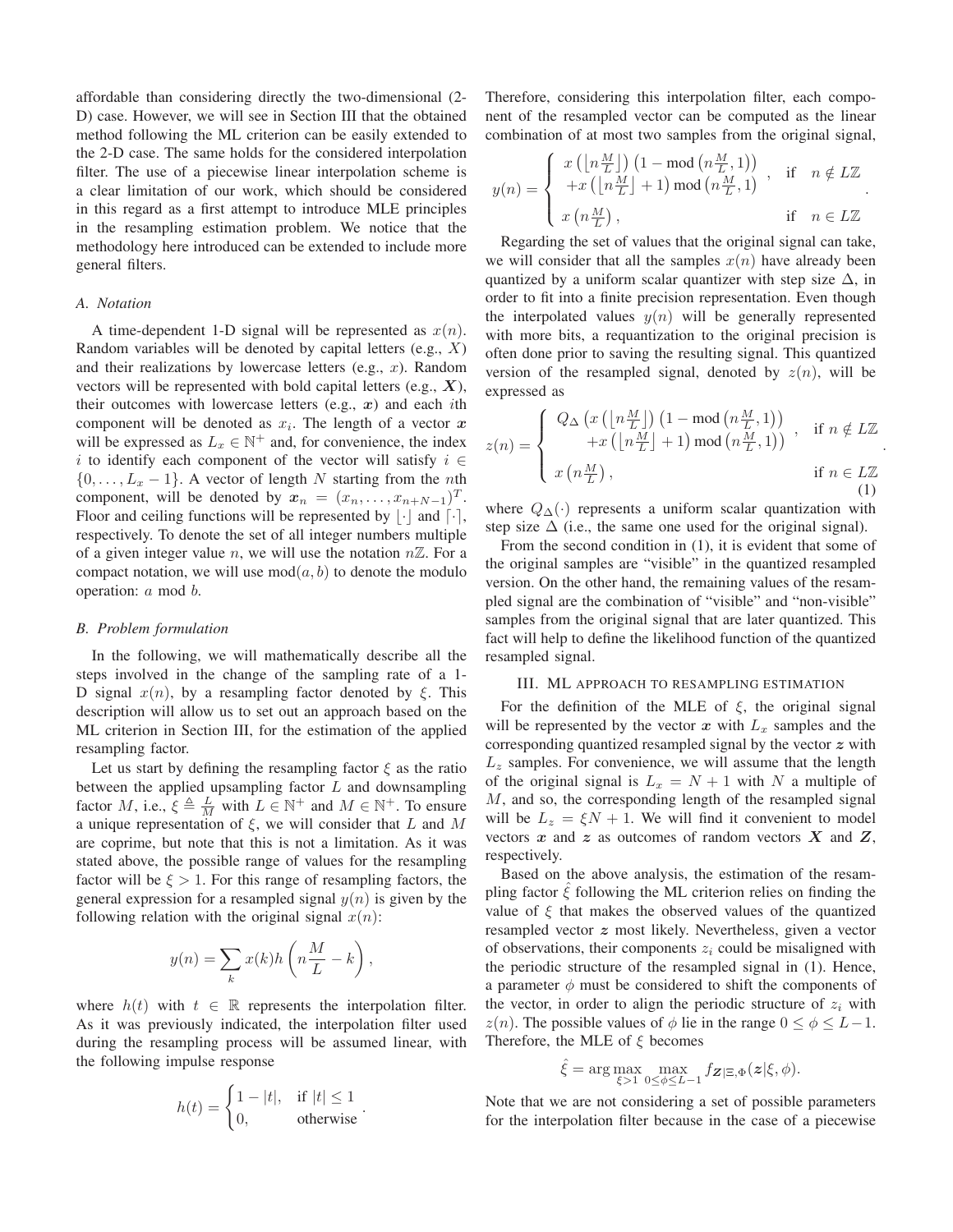linear interpolation, once we fix the resampling factor, then the filter is automatically determined (cf. Eq. (1)). On the other hand, given that the shift  $\phi$  is not a determining factor for the derivation of the target function, for the sake of simplicity, we will assume that the vector of observations is correctly aligned and, thus, the MLE can be written as

$$
\hat{\xi} = \arg \max_{\xi > 1} f_{\mathbf{Z}|\Xi}(\mathbf{z}|\xi).
$$

For the calculation of that joint probability density function (pdf) we will exploit the fact that some samples of the interpolated signal exactly match the original (cf. Eq. (1)), and also the linear relation established between the remaining samples.

## *A. Derivation of*  $f_{\mathbf{Z}|\Xi}(\mathbf{z}|\xi)$

Along the derivation of the joint pdf  $f_{\mathbf{Z}|\Xi}(\mathbf{z}|\xi)$ , for the sake of notational simplicity, we will refer to this one as  $f_Z(z)$ , considering implicitly that we are assuming a particular resampling factor  $\xi$ . From the dependence between the quantized resampled signal and the original one, the joint pdf can be written in a general way as

$$
f_{\boldsymbol{Z}}(\boldsymbol{z}) = \int_{\mathbb{R}^{N+1}} f_{\boldsymbol{Z}|\boldsymbol{X}}(\boldsymbol{z}|\boldsymbol{x}) f_{\boldsymbol{X}}(\boldsymbol{x}) d\boldsymbol{x}.
$$

We assume that no a priori knowledge on the distribution of the input signal is available. This is equivalent to considering that  $f_X(x)$  is uniform and, consequently, the joint pdf can be approximated by the following relation

$$
f_{\boldsymbol{Z}}(\boldsymbol{z}) \approx \int_{\mathbb{R}^{N+1}} f_{\boldsymbol{Z}|\boldsymbol{X}}(\boldsymbol{z}|\boldsymbol{x}) d\boldsymbol{x}.
$$

Equation  $(1)$ , indicates that every L samples of the observed vector  $z$ , we have a visible sample from the original signal. This implies that the random variable  $Z_i$ , given  $X_k$ , is deterministic whenever  $i \in L\mathbb{Z}$  and  $k \in M\mathbb{Z}$ . For this reason, the previous joint pdf can be obtained by processing  $(L_z - 1)/L = N/M$  distinct and disjoint blocks, i.e.,

$$
f_{\mathbf{Z}}(\mathbf{z}) \approx \prod_{j=0}^{N/M-1} \int_{\mathbb{R}^M} f_{\mathbf{Z}_{Lj}|\mathbf{X}_{Mj}}(\mathbf{z}_{Lj}|\mathbf{x}_{Mj}) d\mathbf{x}_{Mj}, \quad (2)
$$

where  $Z_{Lj}$  and  $X_{Mj}$  (and also their corresponding outcomes) are vectors of size  $L$  and  $M$ , respectively.

The calculation of the contribution of each block of L samples from the vector of observations  $z_{Li}$  in (2), will depend on its relation with the corresponding  $M$  samples of the vector of the original signal, i.e.,  $x_{Mj}$ . This relation is determined by the assumed resampling factor  $\xi$ .

Therefore, considering an arbitrary sample  $z_i$  that will be linearly related with at most two original samples  $x_k$  and  $x_{k+1}$ , with  $k \triangleq \lfloor i \frac{M}{L} \rfloor$  (cf. Eq. (1)), three cases are possible:

•  $z_i$  is a visible sample, thus deterministic. Consequently

$$
f_{Z_i|X_k}(z_i|x_k) = \delta(z_i - x_k),
$$

where  $\delta(\cdot)$  represents the Dirac delta.



Fig. 1. Illustrative example, showing the last two possible cases for  $z_i$ . Pdfs obtained are shown graphically. Note that  $\Delta = 1$ .

•  $z_i$  is the only sample between two original ones as it is shown in Fig. 1(a). In this case, if the variance of the original signal is large enough with respect to the variance of the quantization noise, then the quantization error can be considered uniform (we will call this the "fine-quantization assumption"), and the obtained pdf is

$$
f_{Z_i|X_k,X_{k+1}}(z_i|x_k,x_{k+1}) = \Pi\left(\frac{a_i x_k + b_i x_{k+1} - z_i}{\Delta}\right),\,
$$

where  $\Pi(t)$  denotes a rectangular pulse that is 1 if  $t \in \left[-\frac{1}{2}, \frac{1}{2}\right]$  and 0 otherwise. In this case, for the sake of clarity, we have used  $a_i \triangleq (1 - \text{mod}(i\frac{M}{L}, 1))$ and  $b_i \triangleq \text{mod}(i\frac{M}{L}, 1)$ , obtained from (1). A graphical representation, depicted in Fig. 1(b), shows how the rectangular pdf is derived from  $z_i$ .

•  $z_i$  is one of several resampled values between two original samples, as it is shown in Fig. 1(c). As before, the following pdf is valid if the fine-quantization assumption holds, hence

$$
f_{\mathbf{Z}_i|X_k,X_{k+1}}(z_i|x_k,x_{k+1}) = \prod_m \Pi\left(\frac{a_m x_k + b_m x_{k+1} - z_m}{\Delta}\right),
$$

where  $m$  will increase from  $i$  to the number of resampled values located between the two original samples. Fig. 1(d) shows the resulting pdf for the considered example.

Each time we obtain the pdf for a particular  $z_i$  (or a group of them), the corresponding integral in (2) must be evaluated with respect to the corresponding original sample  $x_k$ . Intuitively, we can observe that the calculation of (2) will finally be the convolution of several rectangular functions,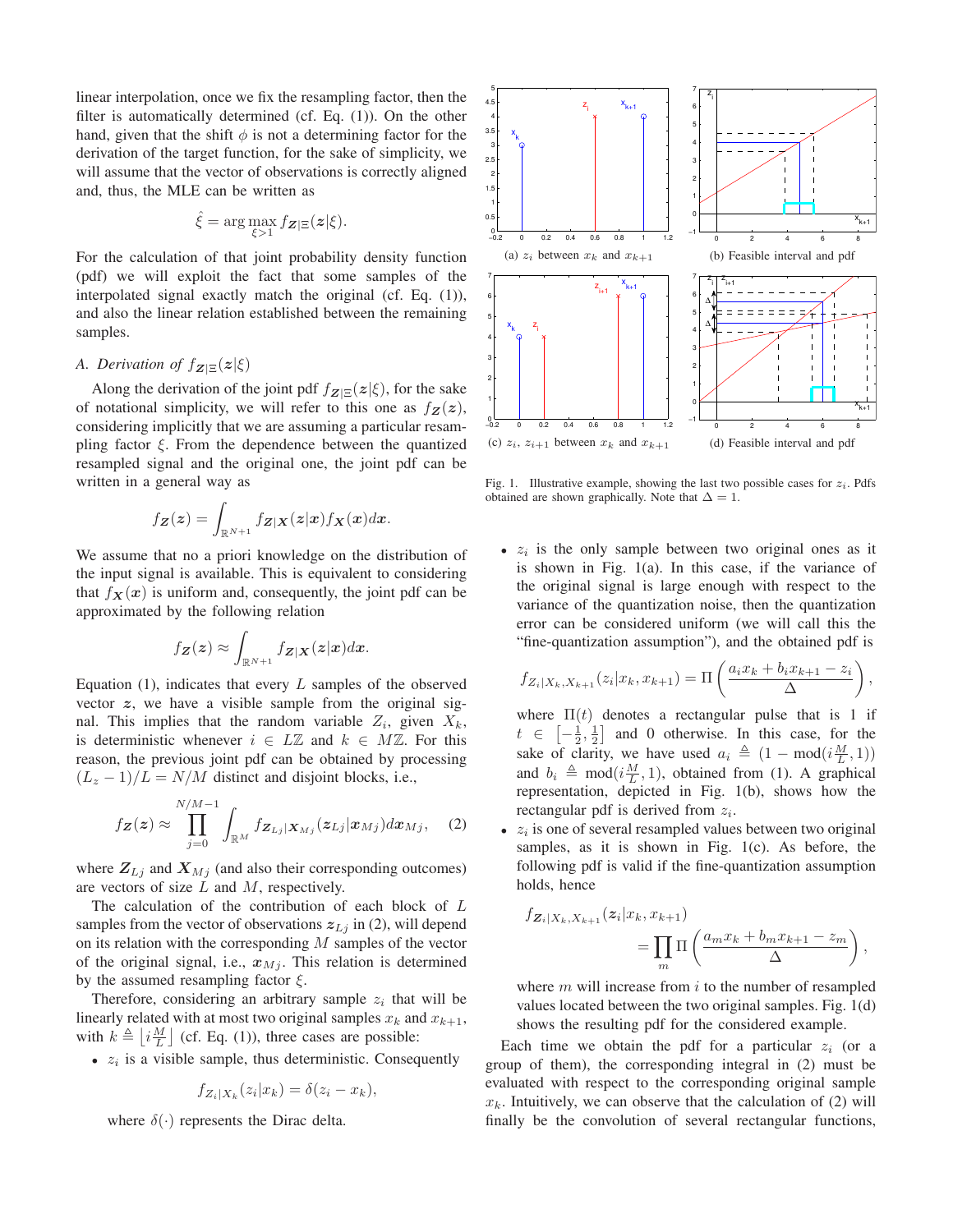leading to a feasible and easy implementation. Note that those uniform distributions are obtained only if the fine-quantization assumption holds. Given the importance of this assumption, its effect on the performance of the MLE will be analyzed in Section IV.

### *B. Method description*

For a better understanding on how the obtained MLE can be easily implemented, we will exemplify the calculation of the target function  $f_{\mathbf{Z}|\Xi}(\mathbf{z}|\xi)$  when a particular resampling factor  $\xi_t$  is tested. In this illustrative example we will consider a vector of observations  $z$  (already aligned), corresponding to a signal that has been resampled by a factor  $\xi = \frac{5}{3}$ . In Fig. 2(a), an example of this vector of observations is shown, along with the corresponding vector of original samples  $x$ . In the mentioned figure, solid lines are used for representing the resampled values (consequently, also the original samples that are visible), while dashed lines are used for representing the non-visible samples of the original signal.

Since the calculation of the target function  $f_{\mathbf{Z}|\Xi}(\mathbf{z}|\xi)$  can be split by processing blocks of  $L$  samples of the observed vector, in this example, we will show how to process a single block. For the calculation of the remaining blocks, the same process should be repeated. Assuming that the resampling factor under test is  $\xi_t = \frac{5}{3}$ , these are the followed steps:

- 1) The first sample  $z_0$  is a visible one, then we know that  $z_0 = x_0$  and, thus,  $f_{Z_0|X_0,\Xi}(z_0|x_0,\xi_t) = \delta(z_0 - x_0)$ .
- 2) The second sample  $z_1$  is located between two original samples, i.e., the visible  $x_0$  and the non-visible x<sub>1</sub>. Hence, we have  $f_{Z_1|X_0,X_1,\Xi}(z_0|x_0,x_1,\xi_t)$  $\Pi\left(\frac{a_1x_0+b_1x_1-z_1}{\Delta}\right)$ .

Fig. 2(b) shows with a red line the linear relation between the interpolated value and the original ones  $y_1 = a_1x_0 + b_1x_1$ , with the value of  $x_0$  fixed, i.e., from the previous step  $x_0 = z_0$ . From the value of  $z_1$ we obtain the feasible interval of  $x_1$  (represented with dashed black lines). Finally, the resulting pdf after the convolution of the rectangular function with the delta obtained in Step 1 is plotted in green.

3) The third and fourth samples,  $z_2$  and  $z_3$ , are located between the two original samples  $x_1$  and  $x_2$ . In this case, we have seen that  $f_{\mathbf{Z}_2|X_1,X_2,\Xi}(\mathbf{z}_2|x_1,x_2,\xi_t)$  =  $\Pi$  ( $\frac{a_2x_1+b_2x_2-z_2}{\Delta}$ ) Π ( $\frac{a_2x_1+b_2x_2-z_3}{\Delta}$ ).

Fig. 2(c) shows in this case the corresponding two linear relations for  $y_2 = a_2x_1 + b_2x_2$  and  $y_3 = a_3x_1 + b_3x_2$ . Be aware that in this case  $x_1$  can take any value in the range obtained in Step 2, and that is the reason why the dashed red lines are plotted. From the product of the two rectangular pdfs, we obtain the feasible interval for  $x_2$  (whose pdf is represented in cyan).

At this point, it is important to note that when the resampling factor under test does not match the true one, the previous product of rectangular pdfs could lead to an empty feasible set for  $x_2$ . If this happened, then we would automatically infer the infeasibility of the tested



Fig. 2. Graphical representation of the method description. Note that  $\Delta = 1$ .

resampling factor, so the estimation algorithm would move to the next resampling factor in the candidate set. If the factor cannot be discarded, then we must compute the convolution of the uniform pdf here obtained with the one resulting from Step 2. The result is plotted in green in Fig. 2(d).

- 4) The fifth sample  $z_4$  is processed in the same way as in Step 2, but considering that now the linear relation  $y_4 = a_4x_2 + b_4x_3$  must be evaluated with the set of possible values of  $x_2$ . Proceeding this way, we obtain the feasible interval for  $x_3$  and the corresponding pdf. Both are shown in Fig. 2(e).
- 5) At this point, we have finished processing the  $L$  samples in the block and we have the resulting pdf as a function of  $x_3$ . Since the next sample is visible, i.e.,  $z_5 = x_3$ , to determine the contribution of these  $L$  samples to the target function  $f_{\mathbf{Z}|\Xi}(\mathbf{z}|\xi_t)$ , we evaluate the resulting pdf taking into account the actual value of  $z_5$ . As before, if the value of  $z_5$  falls outside the possible

range of  $x_3$ , then the resampling factor under test is discarded.

Following this procedure, the maximization of the target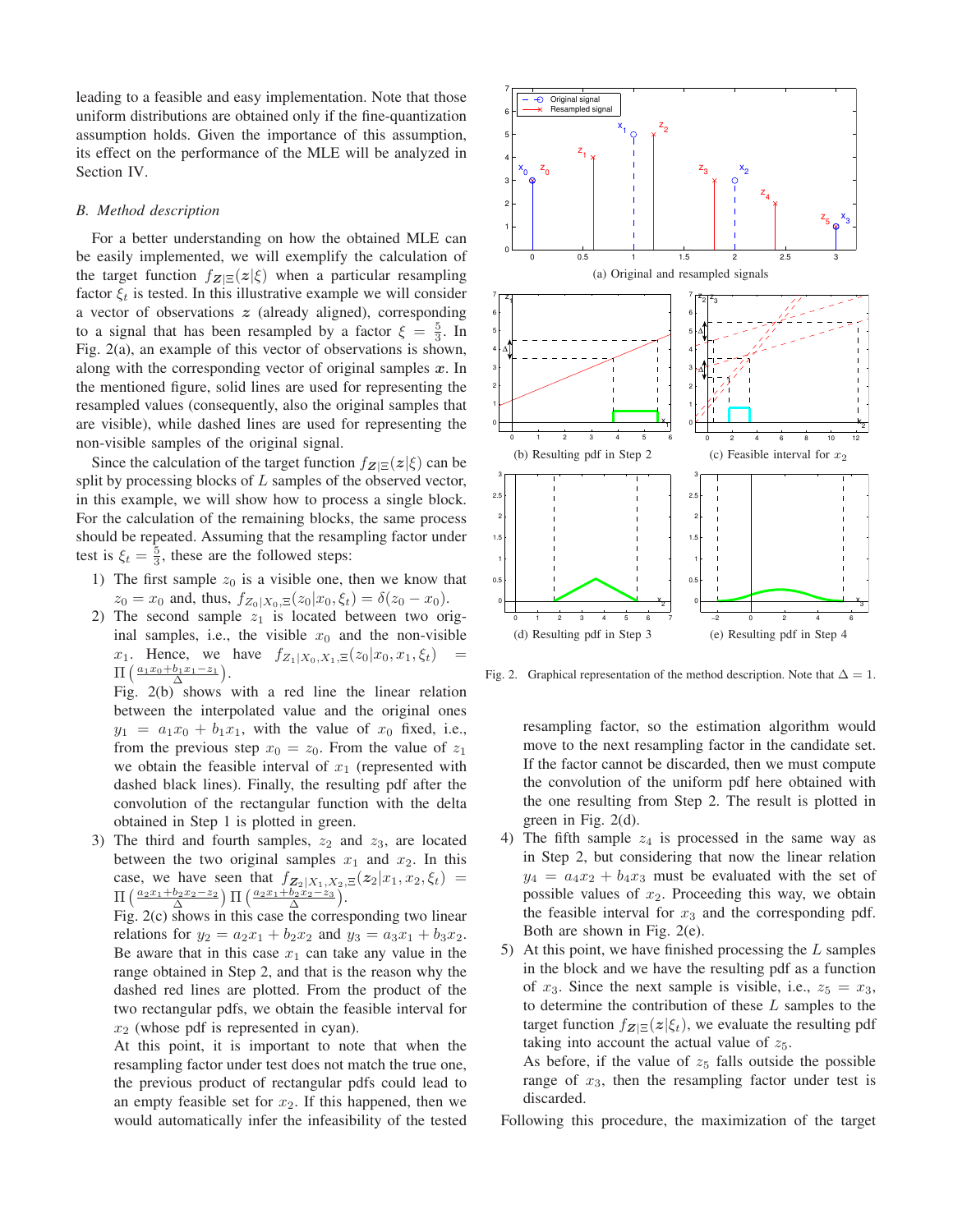function  $f_{\mathbf{Z}|\mathbf{E}}(\mathbf{z}|\xi)$  is performed over the set of candidate resampling factors  $\xi > 1$  that have not been discarded, achieving the MLE  $\xi$ . After this qualitative explanation, it is clear that the 2-D extension of this method is straightforward.

# IV. EXPERIMENTAL RESULTS

The experimental validation of the obtained MLE is divided in two parts. In the first one, the performance of the estimator is evaluated by using synthetic signals and its behavior in terms of the fine-quantization assumption is analyzed. In the second part, natural 1-D signals from the audio database in [8] (which contains different music styles) are used to test the estimator in a more realistic scenario. To confirm that the described method is able to sort out the drawbacks pointed out in the Introduction, comparative results with a 1-D version of the resampling detector proposed by Popescu and Farid in [1] are also provided.

# *A. Performance analysis with synthetic signals*

In this case, we consider as synthetic signal a first-order autoregressive (AR) process, parameterized by a single correlation coefficient  $\rho$ . The AR(1) model is commonly used for characterizing the correlation between samples of natural signals, where the value of  $\rho$  adjusts the model. Typically, close to 1 values are considered for modeling natural signals, as it is done with images [9]; hence,  $\rho = 0.95$  will be used in the following simulations. The AR(1) process has the following form

$$
u(n) = w(n) + \rho u(n-1),
$$

where  $w(n)$  is a Gaussian process with zero mean and variance  $\sigma_W^2$ . Note that in this case, the process  $w(n)$  is actually the innovation from one sample to another of the AR(1) process, so results will be drawn as a function of  $\sigma_W^2$  to evaluate the validity of the fine-quantization assumption.

To reproduce the conditions of the considered model, the original signal  $x(n)$  is obtained by quantizing the generated AR(1) process, i.e.,  $x(n) = Q_{\Delta}(u(n))$  with  $\Delta = 1$ . Regarding the set of considered resampling factors, for the sake of simplicity, we use a finite discrete set, obtained by sampling the interval  $(1, 5]$  with step size 0.05 (from 1.05 to 2) and 0.5 (from 2 to 5). Be aware that we use the same set for the true resampling factor  $\xi$  and the values tested by the ML estimator,  $\xi_t$ . We consider that the estimation of the resampling factor is correct if  $\hat{\xi} = \xi$ , i.e., if the estimated value is indeed the one used for resampling the original signal, up to the precision used when griding  $\xi$  and  $\xi_t$ . For all the experiments, the length of the vector of observations is  $L_z = 400$ .

Fig. 3 shows the percentage of correct estimation for some of the resampling factors in the set as a function of  $\sigma_W^2$ . From this plot, we can observe that the performance of the estimator strongly depends on the mentioned variance of innovation, as well as on the true resampling factor used. For instance, by resampling the AR process with  $\xi = 5$ , a very small value for the variance of innovation ( $\sigma_W^2 = 0.5$ ), is required to correctly estimate the resampling factor for all the experiments;



Fig. 3. Correct resampling factor estimation percentage for different resampling factors as a function of  $\sigma_W^2$ .  $\rho = 0.95$ , and 500 Monte Carlo realizations are considered.

nevertheless, for  $\xi = 2$ , almost a value of  $\sigma_W^2 = 50$  will be necessary for getting the same estimation performance. In general, and in accordance with the assumptions backing the analysis introduced in the previous section, the higher  $\sigma_W^2$ , the better the estimation will be.

Although ML-based estimators are frequently thought to be computationally demanding, if the fine-quantization assumption holds, then the estimation proposed in the previous section is very cheap and only a few samples are required for correctly estimating the actual resampling factor. Remember that when a resampling factor under test does not match the true one, then it can be discarded when an empty set is obtained for a non-visible sample or when a visible sample falls outside the obtained interval (cf. Steps 3 and 5 in Section III-B).

This is illustrated at Fig. 4, where the number of samples required for discarding the candidate resampling factor is shown for different values of  $\sigma_W^2$ , when  $\xi = \frac{3}{2}$ . As it can be checked in that figure, whenever the  $\xi_t = \xi$ , the tested resampling factor will not be discarded, even when the full vector of observations is considered, as it should be expected. It is also important to point out that the larger the value of  $\sigma_W^2$ , i.e., the more accurate the fine-quantization assumption is, the smaller number of samples is required for discarding a wrong  $\xi_t$ .

### *B. Performance analysis with real audio signals*

For the evaluation of the estimator in a real scenario, we consider the "Music Genres" audio database [8], composed of 1000 uncompressed audio files with 10 different music styles (for instance some of them are blues, country, jazz, pop or rock). The performance of the proposed estimator will be checked by fixing the number of available samples, and looking for inconsistencies in the resampled signal with respect to the tested resampling factor. For comparison, the same tests will be performed with a state-of-the-art resampling detector, i.e., the one proposed by Popescu and Farid in [1].<sup>1</sup>

<sup>1</sup>The neighborhood of the predictor is set to  $N = 3$ , yielding a window of length 7.